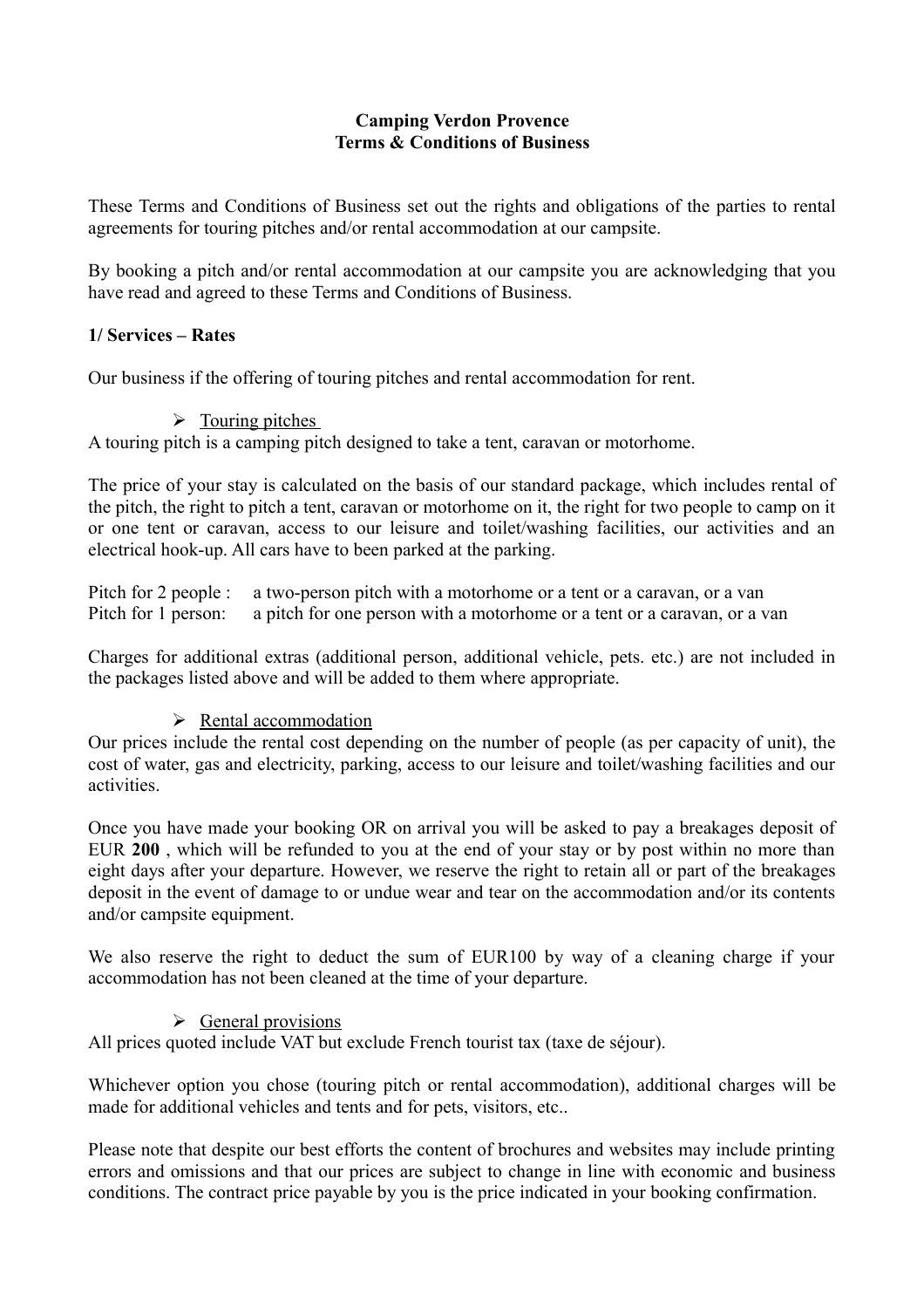## **2/ Terms of booking**

## ➢ Booking

You can make a booking on our website at [https://www.camping-verdon-provence.fr](https://www.camping-verdon-provence.fr/) .

At the time of booking, you will be required to:

• pay a deposit of 30% of the cost of your stay including the cost (incl. VAT) of any services you have pre-booked and French tourist tax where applicable,

• your holiday cancellation insurance premium (if you have chosen this option).

Your booking is not contractually valid until you have received a written booking confirmation by email recapping the details of your stay.

The balance of the cost of your stay, including the cost (incl. VAT) of any services you have prebooked and French tourist tax where applicable, must be paid at the arrival.

### ➢ Cooling-off period

The cooling-off period stipulated in section L. 221-28 12° of the French Consumer Code (Code de la Consommation) does not apply to the provision of accommodation, transport, hospitality and leisure services supplied on a fixed date or at fixed intervals.

### ➢ Maximum capacity

In the interests of safety and to comply with the terms of our insurance policy, the number of occupants per rental unit or touring pitch must not exceed the maximum capacity stipulated for that unit or pitch (1 to a maximum of 6 people depending on unit or pitch capacity) including new-born babies. If it becomes apparent on your arrival that your party exceeds the maximum capacity of the accommodation or camping pitch you have booked, we reserve the right to refuse you access to the accommodation or camping pitch booked. In such a case, we will not to refund the cost of your stay.

#### ➢ Under 18s

In the interests of safety, children under the age of 18 must be accompanied by their parents or grand-parents for the entire length of their stay unless you have requested and we have authorised an exception to this rule by email prior to your arrival.

#### ➢ Behaviour

The exhibitionism, swinging, voyeurism and all attitude whoch can shock children and adult are forbidden. All contravener will be evict from the campsite immediately.

#### **3/ Terms of payment**

#### $\triangleright$  Accepted payment methods

You can pay for your booking or your stay using any of the following payment methods: cheque drawn on a French bank, French holiday voucher, credit card, bank transfer, cash if you book in person at the office.

Notwithstanding the above, bookings made less than 30 days before your scheduled arrival date must be paid for by bank debit or credit card.

#### ➢ Passing trade

Customers renting a touring pitch without booking will be required to pay for at least the first night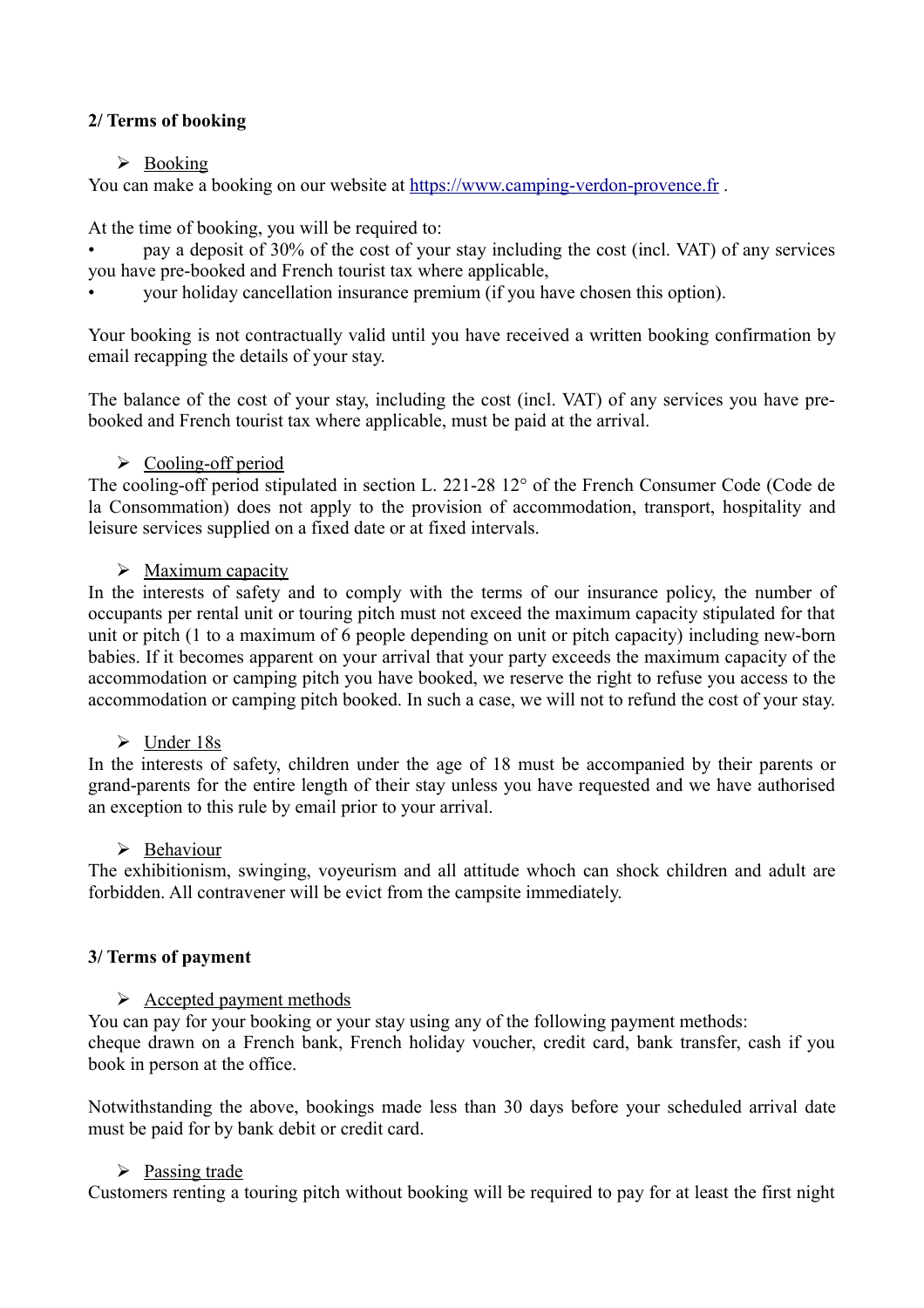of their stay on arrival. You will also be asked to inform reception of how long you wish to stay. You will then be required to pay the balance of the cost of your stay during reception opening times no later than the day before your departure. If you pay in advance but subsequently decide to leave before the end of the period for which you have paid no refund will be made.

## **4/ Your stay**

### ➢ Handover of keys

**Pitch :** Arrivals from 2.00 P.M. To 7.00. P.M. Departure before 12.00. A.M. **Rentals** : Arivals from 3.00. P.M. To 7.00. P.M. Departure before 10.00. A.M.

Please note that if you have expressed a preference for a particular pitch or rental unit we will do our best to accommodate your wishes but cannot guarantee to satisfy them.

You are expected to leave your pitch or rental unit in the condition in which you found it. In particular, you are required to carry out the necessary cleaning before your departure.

### $\triangleright$  Late arrival/early departure

If you arrive later or depart earlier than the dates indicated in your booking confirmation, you will nevertheless be charged the full price of your stay. No refunds will be made for nights on which your pitch/rental unit is booked but not occupied.

### ➢ Pets

With the exception of the breeds listed in French dangerous dogs categories 1 and 2, we accept both cats and dogs at our campsite. Dogs must be kept on a leash on campsite premises and you must clean up after your animal. You will be asked to produce your animal's pet passport on arrival at the campsite. It must provide evidence that your pet's rabies vaccination is up to date and that the animal has been microchipped or tattooed.

## $\triangleright$  Campsite rules

You will be expected to abide by our Campsite Rules throughout your stay. You will find a copy of these rules posted at reception. Please let us know if you would like us to send you a copy by email.

#### $\triangleright$  Image rights

During your stay, you may find that we are taking photographs and/or videos at the campsite. These photographs and videos, which may feature you or other members of your party, may be used in our activities or for publicity purposes. When you complete your booking, we will assume that you are giving us your consent to use any such photographs or videos on which you may appear for the purposes stated above. We will also assume that you are giving this consent on behalf of the other members of your party. Any specific refusal of consent must be notified to us by email or registered letter with acknowledgement of receipt.

#### $\triangleright$  Non-availability of services

You may find that one or more of the services we offer (swimming pool, restaurant, activities, entertainment, etc.) are temporarily unavailable for all or part of your stay. We accept no liability for such non-availability and will not refund any or all of the cost of your stay on such grounds.

#### ➢ Termination of booking due to unreasonable conduct on your part

The booking contract will be terminated by operation of law in the following cases:

If you or another member of your party repeatedly fails to comply with our Campsite Rules following the service by email of initial notice to comply with the Campsite Rules. In such a case,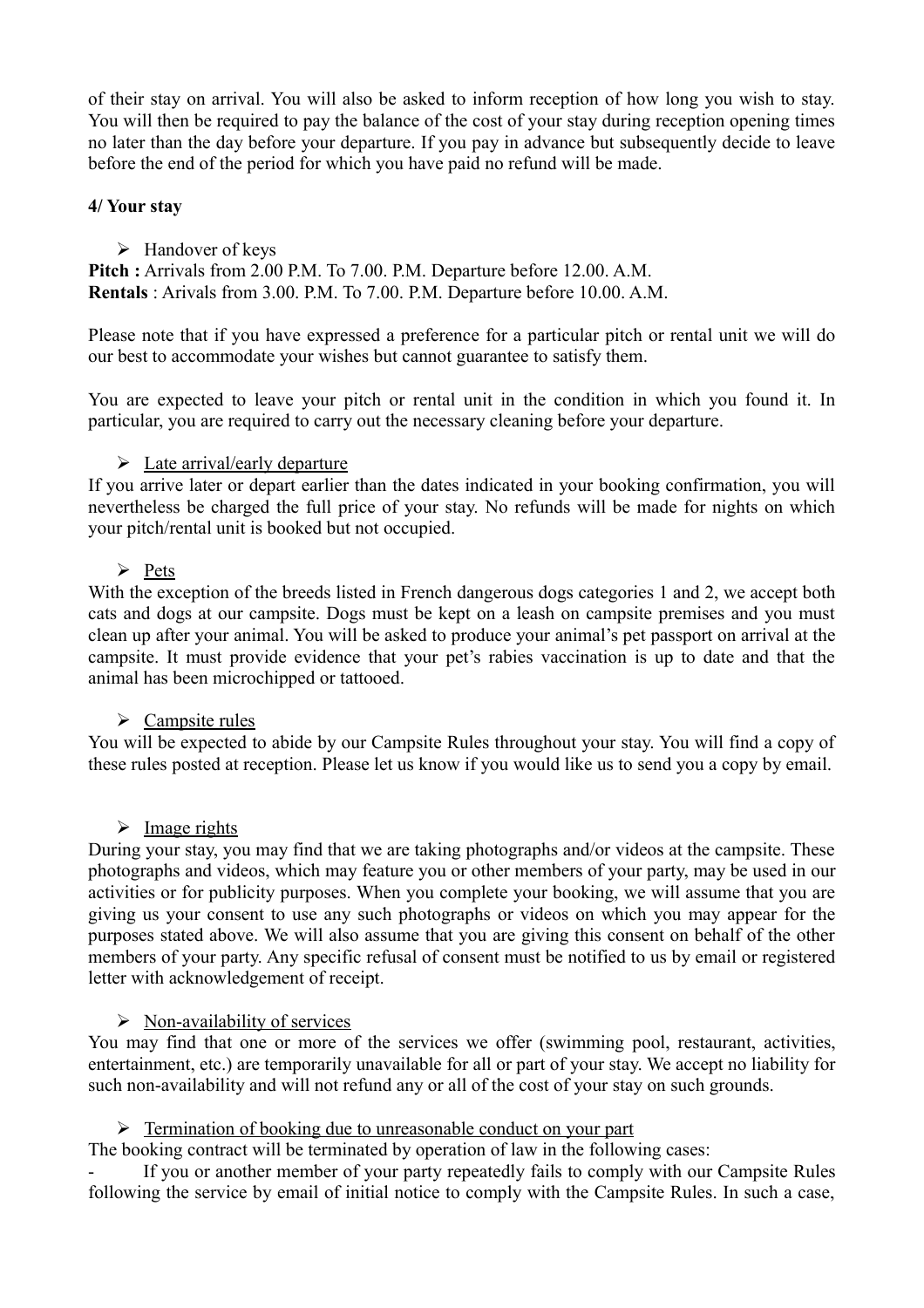you must leave your rental unit or pitch within 2 hours of the termination of your contract. Notice of termination will be sent to you by email. No refund will be made.

If you fail to arrive at the campsite within 24 hours after your scheduled arrival time without explaining why and/or informing us of your presumed arrival time. At the end of this 24-hour period, we are free to relet your rental unit or pitch. Where appropriate, we will retain any monies you have paid to us. No refund will be made.

### **5/ Changes to your stay**

You may ask to change the dates and/or the terms (type of accommodation) of your stay at our campsite as long as your request reaches us by email at least 21 days before your scheduled arrival date.

However, this is on condition that you book another stay at our campsite in the same season as your initial booking subject to availability and the rates applicable at the time. You may only make changes to your initial stay once. If you are unable to take advantage of the booking made to replace your initially scheduled stay, it will be deemed to have been cancelled and no refund will be made.

If the cost of the replacement booking is higher than that of your initially scheduled stay, you must pay us the difference no later than 30 days before your new arrival date. If you fail to do so, the replacement booking will be deemed to have been cancelled and our cancellation conditions as set out below will apply. If the cost of the replacement booking is lower than that of your initially scheduled stay, we will retain this difference as compensation for the prejudice suffered as a result of the changes.

### **6/ Cancellation**

 $\triangleright$  Cancellation by you

You must notify us of any cancellation by email or registered letter with acknowledgement of receipt. This notice will take effect on the date of its first presentation by the postal service.

If your email/letter is presented more than 30 days before your scheduled arrival date, any deposit, admin charge and, where applicable, cancellation insurance premium that you have paid will be retained by the campsite.

If your email/letter is presented between the 30th and the 15th day before your scheduled arrival date, any deposit, admin charge and, where applicable, cancellation insurance premium that you paid at the time of booking will be retained by the campsite. You will be issued with a credit note to the value of the balance of the cost of your stay, which you will be able to use in respect of a future stay at the campsite provided that it is booked in the same season as the cancelled stay was booked or the following season. If you booked your stay less than 30 days before your scheduled arrival date and your email/letter of cancellation is presented 15 days or more before this date, any deposit, admin charge and, where applicable, cancellation insurance premium (as referred to in 2. Terms of booking above) paid will be retained by the campsite. You will be issued with a credit note to the value of any other amounts paid, which you will be able to use in respect of a future stay at the campsite provided that it is booked in the same season as the cancelled stay was booked or the following season.

If your email/letter is presented fewer than 15 days before your scheduled arrival date, all and any sums paid will be retained by the campsite.

If you wish to be covered in the event of cancellation, we recommend that you take out holiday cancellation/interruption insurance at the time of booking.

Notwithstanding the above, if you cancel your stay because you live in an area in which lockdown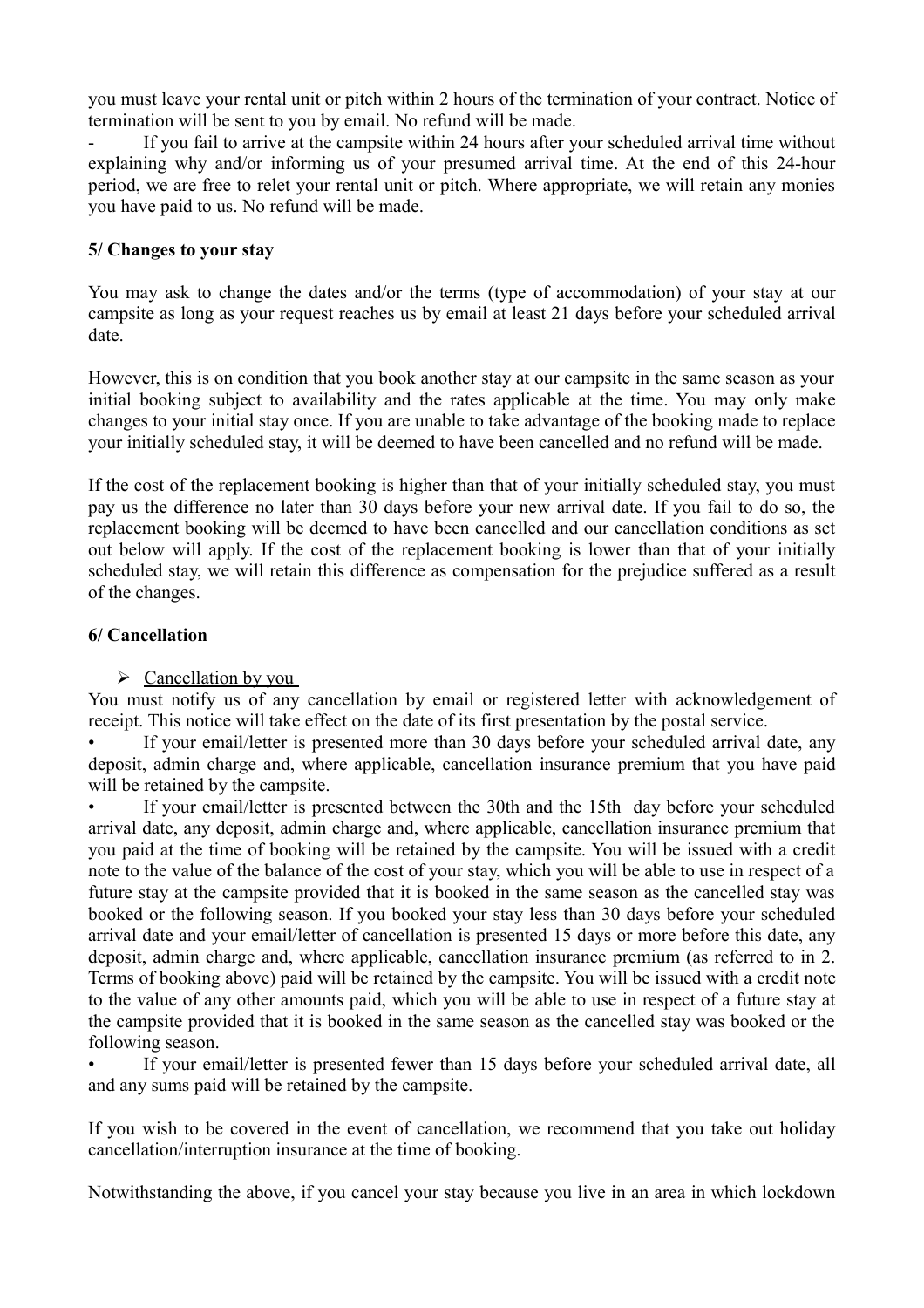rules forbidding residents to leave the area in order to avoid the spread of COVID-19 are in force on your scheduled arrival date, any deposit, admin charge and, where applicable, cancellation insurance premium that you have paid will be retained by the campsite. You will be issued with a credit note to the value of any additional amount paid, which you will be able to use in respect of a future stay at the campsite provided that it is booked in the same season as the cancelled stay was booked or the following season. This applies even if your cancellation email/letter is presented less than 15 days before your scheduled arrival date.

## $\triangleright$  Cancellation by the campsite

If we are forced to cancel a booking that we have already confirmed, we will inform you by email as soon as possible and any sums that you have paid to us will be refunded in full.

Notwithstanding the above, if we cancel your booking because the government has ordered the closure of the campsite, notably in order to prevent the spread of COVID-19, we will retain any sums you have paid us and issue you with a credit note, which you will be able to use in respect of a future stay at the campsite provided that it is booked in the same season as the cancelled stay was booked or the following season.

## **7/ Complaints – Disputes**

Any complaint you may have in relation to your stay should be set out in writing and sent to us by registered letter with acknowledgement of receipt within 20 days of the end of your stay.

In case of dispute and where no amical settlement has been reached one month after receipt of the letter of complaint specified above, you may take your case to a consumer ombudsman service. You must do this within one year from the date on which you sent your letter of complaint. We advise you :

CM2C (*Centre de la médiation de la consommation de conciliateurs de justice)*

14, rue Saint-Jean 75017 Paris Tél: 06 09 20 48 86

## **8/ Personal data**

We may collect and process personal data about you may when we take your booking and during your stay.

If you make your booking on our website, any data collected prior to or during your booking will be processed in accordance with the privacy policy and/or the terms and conditions of business that you will be asked to agree to before your booking is confirmed.

The following personal data may be collected when you make a telephone booking or during your stay:

- the first and surname of the person making the booking,
- the telephone number from which the booking is made,
- the email address of the person making the booking,
- the date of birth of the person making the booking and the other members of his/her party.

This data will be collected and processed on the basis of:

- your consent,
- the need to allow the performance of a booking contract between us.